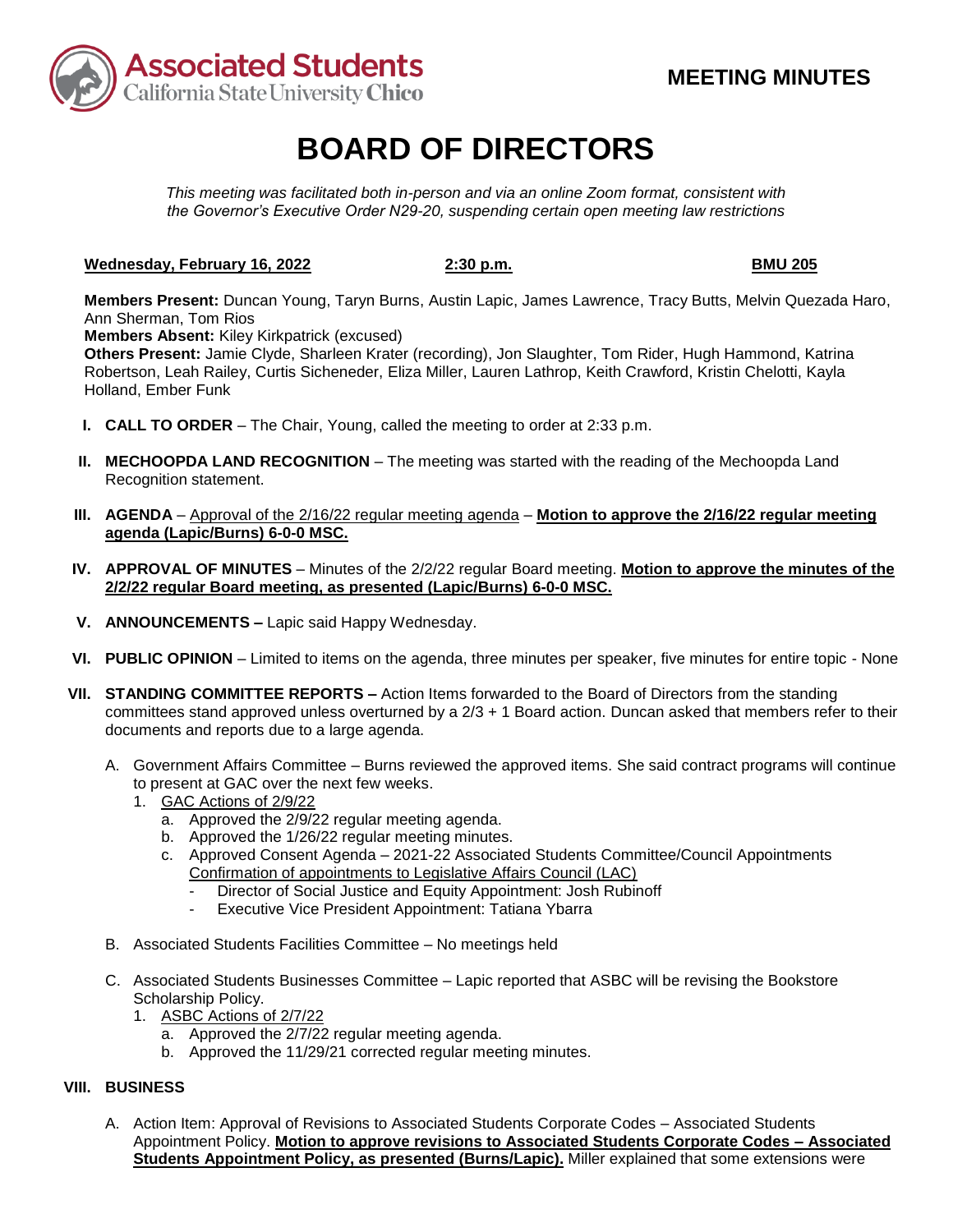added to the policy regarding the application period and added that any questions can be sent her way. **6-0-0 MSC.** 

- B. Action Item: Approval of minimum wage increases. **Motion to approve minimum wage increases, as presented (Lapic/Burns).** Clyde noted that a yes vote would have a retro active impact on those impacted. Discussion was held (Rios joined the meeting at 2:40 p.m.). **7-0-0 MSC.**
- have 10 hours per week but five of those should be office hours and five hours are flexible for either campus C. Information Item: Revisions to Associated Students Corporate Codes – Attendance Policy for Elected Representatives, including title change to Attendance and Office Hours Policy for Elected Representatives – Lapic said he worked with Slaughter to add clarity and flexibility for the officers. Ultimately, officers should still meetings or then utilized for office hours. Regarding absences, these would need to be reviewed by the Board and could end up as a possible dismissal. Clyde said some topics could be sensitive and the language may need to be adjusted to have a smaller review group than the Board to determine if dismissal is appropriate (Sherman joined the meeting at 2:43 p.m.).
- D. Discussion Item: 12/31/21 Activity Fee Fund Budget vs Actual Young requested referring to the written report unless there is anything that needs to be discussed.
- E. Discussion Item: 10/31/21, 11/30/21 and 12/31/21 Dining Services Financials Lapic stated that items E., F., G. and I. have cover letters to refer to and to reach out to him if necessary.
- F. Discussion Item: 10/31/21, 11/30/21 and 12/31/21 AS Wildcat Store Financials
- G. Discussion Item: 10/31/21, 11/30/21 and 12/31/21 Follett Wildcat Store Financials
- everything is on par at 50% and she is available for questions if needed. H. Discussion Item: 12/31/21 Corporate Services Budget vs. Actual Income and Expenses - Robertson stated that
- I. Discussion Item: Review of Investments Quarter ending 12/31/21
	- 1. Local Agency Investment Fund and Certificates of Deposit.
	- 2. Board Designated Fund.
- J. Discussion Item: 12/31/21 Activity Fee, Student Union, Auxiliary Activities and Corporate Services Fund Capital Expenditure Reports – Robertson said that everything is included in the report and she is available for questions if needed.
- K. Discussion Item: Executive Orders 2022-01 and 2022-02 Young stated these are somewhat self-explanatory and expedited the placement of students.
- **IX. CLOSED SESSION – Pursuant to Education Code 89307(c)(1) – Personnel Issue – Time Certain: 3 p.m. –** The Board went into Closed Session at 2:49 p.m. The Board came out of Closed Session at 3:50 p.m. and Young stated that no action was taken during Closed Session.
- **X. DIRECTOR OF UNIVERSITY AFFAIRS REPORT** Lawrence said SAS was cancelled this week.
- **XI. DIRECTOR OF SOCIAL JUSTICE AND EQUITY REPORT**  Quezada Haro reported that they collaborated with and they will bring it to the next meeting where they will discuss ideas for Cesar Chavez Day. Minority struggles in education will be a focus of the discussion. the CCLC to pass out information to get more diversity in students running for office. Students also submitted topics
- students are having a different experience. He said the desire is that they will be able to serve as many students as they did pre-COVID. Rios said the IT Career Fair was today and was successful. The spring Career Fair is sold out. people getting their boosters or vaccinations. She reminded that students need to make sure and update their vaccination status through the portal and noted another clinic will be held on February 25. She said campus has **XII. UNIVERSITY VICE PRESIDENTS' REPORTS** – Rios shared that President Hutchinson has spoken about Chico State coming back in full force this semester in-person and giving students a traditional college experience. He has been going throughout the Division of Student Affairs and asking questions about the last two semesters and how He said externally, employers want to come and engage with our students. • Sherman shared that the old Physical Science building is being dismantled. She said that entire side of campus is being transformed which is exciting as this will book end campus over by Children's Park. Sherman said the vaccination fair was a big hit with 1,400